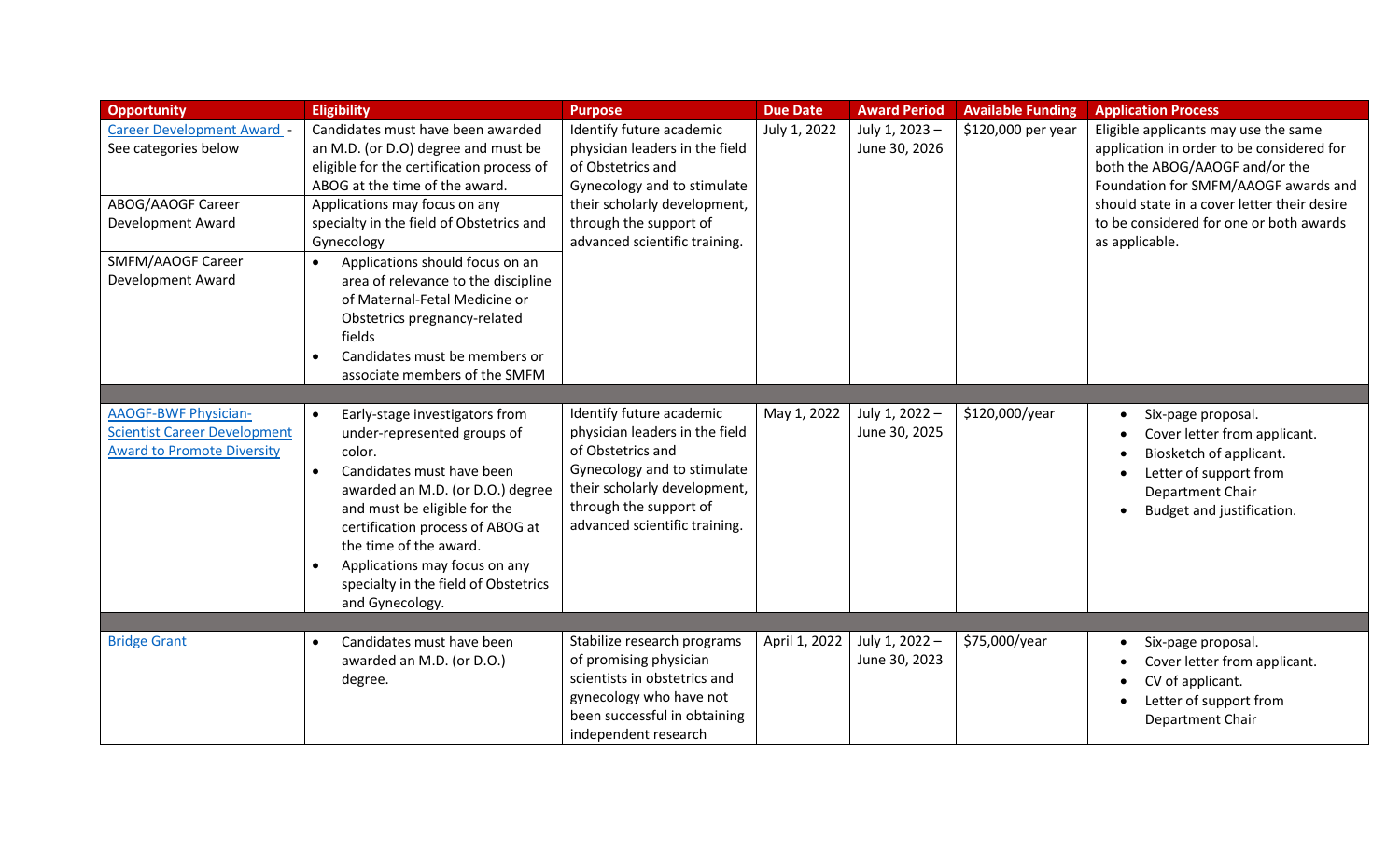|                     |                                                                                                                                                                                                                                                                                                                                                                                                                                                                                                                                                                                                                                                                              | funding, or who have a<br>temporary lapse in funding                           |              |                    | Letter of support from current or<br>$\bullet$<br>former Research Mentor(s)<br>Personal statement.<br>Copies of external reviewers<br>comments.<br>Response by applicant to issues<br>raised in external reviewers<br>comments.<br>Budget and justification.<br>Explanation of outcome of<br>previous bridge funding. |
|---------------------|------------------------------------------------------------------------------------------------------------------------------------------------------------------------------------------------------------------------------------------------------------------------------------------------------------------------------------------------------------------------------------------------------------------------------------------------------------------------------------------------------------------------------------------------------------------------------------------------------------------------------------------------------------------------------|--------------------------------------------------------------------------------|--------------|--------------------|-----------------------------------------------------------------------------------------------------------------------------------------------------------------------------------------------------------------------------------------------------------------------------------------------------------------------|
| <b>Travel Award</b> | Applicant must have been<br>$\bullet$<br>awarded an MD or DO degree and<br>must have successfully completed<br>residency in OBGyn.<br>Full-time academic faculty<br>$\bullet$<br>position.<br>Primary appointment in a Medical<br>$\bullet$<br><b>School Department of Obstetrics</b><br>and Gynecology in North America.<br>Applicants may not be in<br>$\bullet$<br>subspecialty training.<br>Applicants may not be an active<br>$\bullet$<br>candidate for membership in<br>AGOS.<br>CV indicating progressive<br>$\bullet$<br>scholarly productivity, substantial<br>promise for future<br>academic/scholarly contributions,<br>and potential for membership in<br>AGOS. | Provide travel awards to be<br>used for the 2022 AGOS<br><b>Annual Meeting</b> | June 1, 2022 | Up to \$2,000 each | Nomination letter by a member of<br>AGOS.<br>Accompanying letter from the<br>candidate's Department Chair<br>indicating that the balance of support<br>will be provided by the Department.<br>Current CV (including any prior and<br>$\bullet$<br>current grant support).                                             |